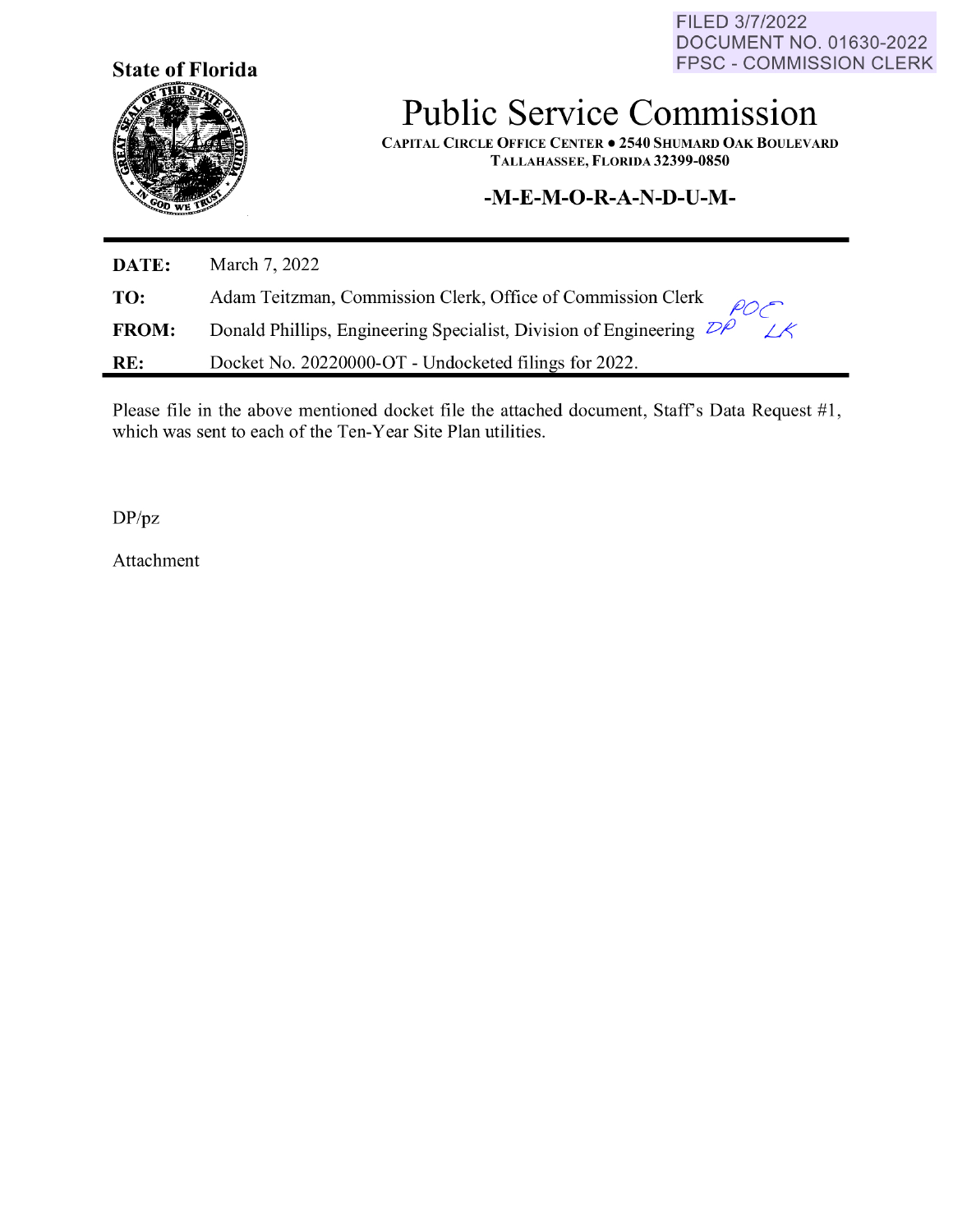| From:               | Patti Zellner                                                                                             |
|---------------------|-----------------------------------------------------------------------------------------------------------|
| To:                 | "Nanci_Nesmith@fpl.com"; "mark.bubriski@fpl.com"; "Lisa.Roddy@nexteraenergy.com";                         |
|                     | "Richard.hume@fpl.com", Robert Pickels, Matthew Bernier, "regdept@tecoenergy.com",                        |
|                     | "parusk@tecoenergy.com"; "pkbrown@tecoenergy.com"; "Navid.Nowakhtar@fmpa.com";                            |
|                     | "Chris.Gowder@fmpa.com"; "Susan.Schumann@fmpa.com"; "VerschageJB@gru.com"; "fiscml@jea.com";              |
|                     | "BrowRN@JEA.com", "landsq@jea.com", "Shankar.Karki@lakelandelectric.com",                                 |
|                     | "Ted.Leffler@lakelandelectric.com", "Cindy.Clemmons@LakelandElectric.com", "HFraser@ouc.com",             |
|                     | "BradKushner@nFrontConsulting.com"; "JDiazgranados@seminole-electric.com"; "jclay@seminole-electric.com"; |
|                     | "Paul.Clark@talgov.com"                                                                                   |
| Cc:                 | Donald Phillips; Phillip Ellis; Laura King; Tom Ballinger; Patti Zellner                                  |
| Subject:            | DN 20220000-OT (Undocketed filings for 2022) Ten-Year Site Plan Review - Staff's Data Request #1          |
| Date:               | Monday, March 07, 2022 10:52:18 AM                                                                        |
| <b>Attachments:</b> | 2022 TYSP - Data Request #1, (Nos. 1-95).docx                                                             |
|                     | 2022 TYSP - Data Request #1. Excel Tables, xls                                                            |

March 7, 2022

Dear Utility Representatives,

This year's Ten-Year Site Plan Review process (TYSP Review) will be led by Donald Phillips in the Florida Public Service Commission's (FPSC) Division of Engineering. Contact information is as follows:

Donald Phillips Office: (850) 413-6974 Email: [DPhillip@psc.state.fl.us](mailto:DPhillip@psc.state.fl.us)

Attached is Staff's Data Request #1, along with a Microsoft Excel file containing several tables. Please submit your responses to this data request to both the FPSC Division of Engineering and the FPSC Office of Commission Clerk by following the instructions below:

#### Submission to the FPSC Division of Engineering

- 1. Please email your responses to **Questions 1 and 2** to Donald by **Friday, April 1, 2022**.
- 2. Please email your responses to **all other** questions to Donald by **Friday, May 6, 2022**.
	- a. Please submit all **narrative** responses following their respective questions in a **single Microsoft Word** document, making sure to preserve question order.
	- b. Please submit all **non-narrative** responses (i.e., tables) in a **single Microsoft Excel** document with each sheet/tab labeled to identify its associated question. While multiple sheets/tabs per question are acceptable, please keep the entirety of a table on the same sheet/tab.

#### Submission to the FPSC Office of Commission Clerk

- 1. Please convert and combine the **narrative** and **non-narrative** responses sent to the FPSC Division of Engineering into a **single PDF** document.
- 2. Please electronically file this PDF document via the Commission's website no later than **Friday, May 6, 2022**.
	- a. Navigate to [www.floridapsc.com.](http://www.floridapsc.com/)
	- b. At the top of the page, hover the mouse cursor over the "Clerk's Office" tab.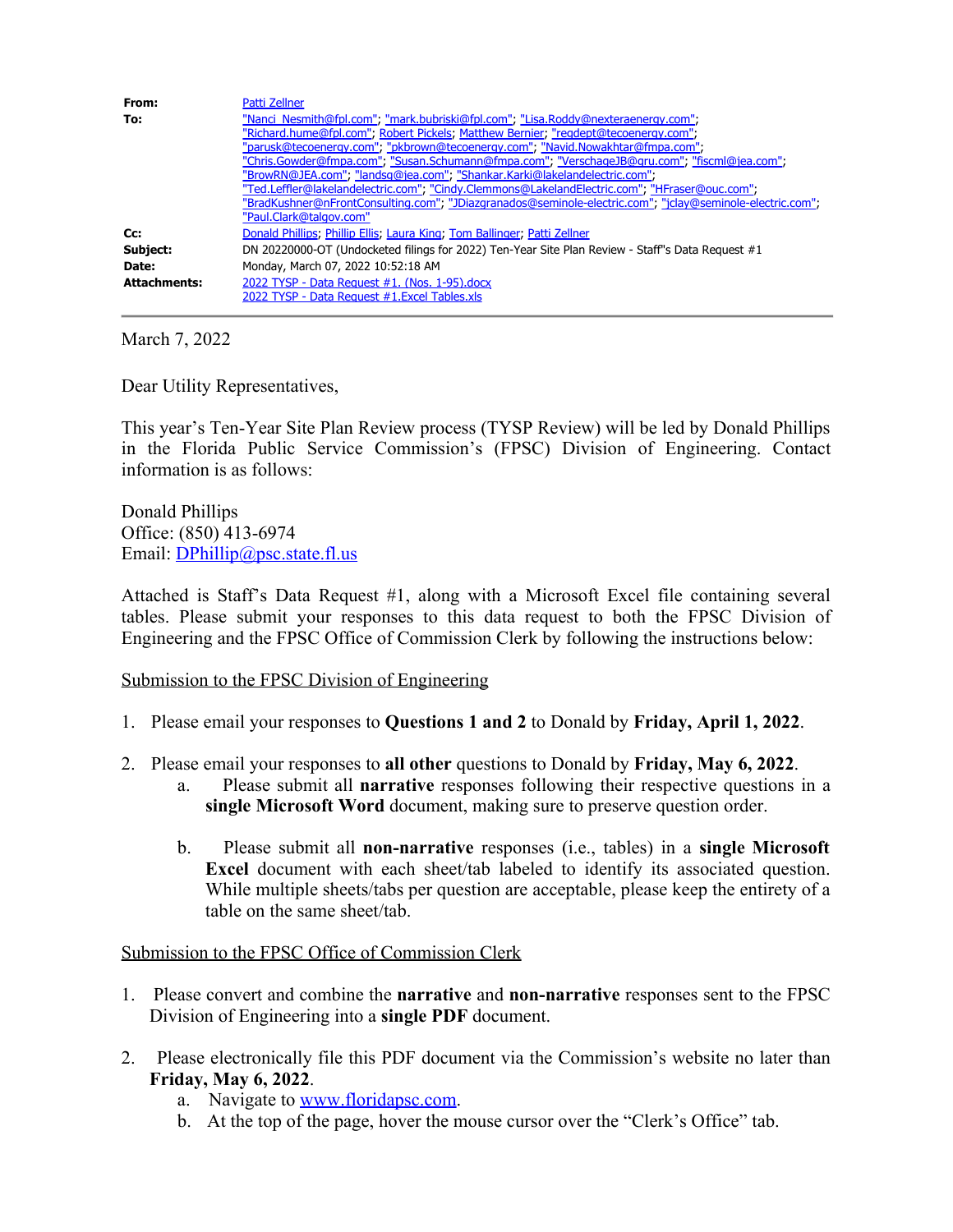- c. Select from the drop-down menu "Electronic Filing Web Form."
- d. Please complete the form, referencing "Docket No. 20220000-OT."
- e. Attach to the form the PDF created in Step 1 as the "Primary PDF."
- f. Submit the form.

If you have any questions, please contact Donald Phillips.

Sincerely, Patti Zellner Administrative Assistant Division of Engineering Phone: (850) 413-6208 Email: **[pzellner@psc.state.fl.us](mailto:pzellner@psc.state.fl.us)**

Enclosure

cc: Office of Commission Clerk (20220000-OT – Undocketed filings for 2022)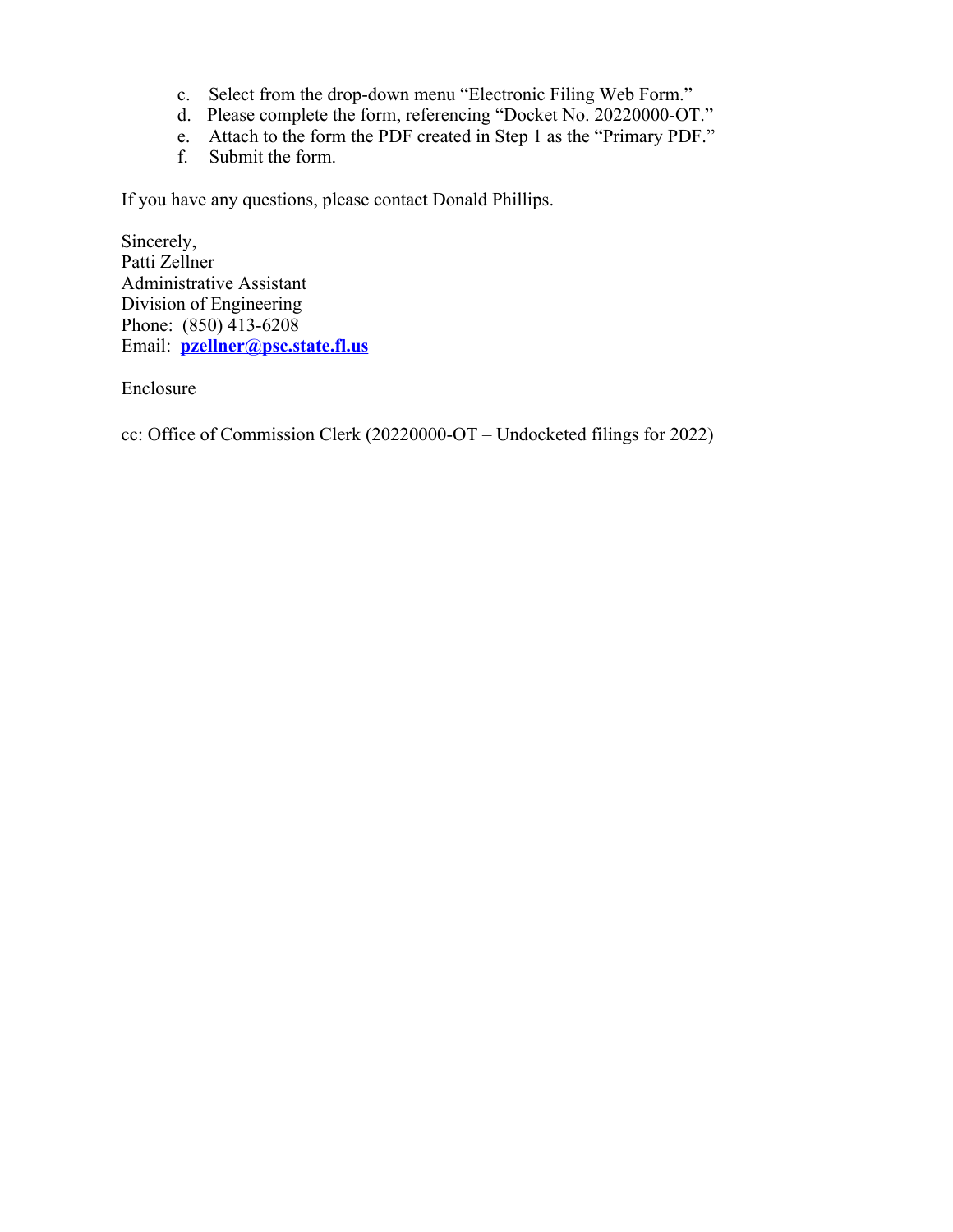**Instructions:** Accompanying this data request is a Microsoft Excel (Excel) document titled "Data Request #1.Excel Tables," (Excel Tables File). For each question below that references the Excel Tables File, please complete the table and provide, in Excel Format, all data requested for those sheet(s)/tab(s) identified in parenthesis.

#### **General Items**

- 1. Please provide an electronic copy of the Company's Ten-Year Site Plan (TYSP) for the period 2022-2031 (current planning period) in PDF format.
- 2. Please provide an electronic copy of all schedules and tables in the Company's current planning period TYSP in Excel format.
- 3. Please refer to the Excel Tables File (Financial Assumptions, Financial Escalation). Complete the tables by providing information on the financial assumptions and financial escalation assumptions used in developing the Company's TYSP. If any of the requested data is already included in the Company's current planning period TYSP, state so on the appropriate form.

#### **Load & Demand Forecasting**

- 4. **[Investor-Owned Utilities Only]** Please refer to the Excel Tables File (Hourly System Load). Complete the table by providing, on a system-wide basis, the hourly system load in megawatts (MW) for the period January 1 through December 31 of the year prior to the current planning period. For leap years, please include load values for February 29. Otherwise, leave that row blank.
	- a. Please also describe how loads are calculated for those hours just prior to and following Daylight Savings Time (March 14, 2021, and November 7, 2021).
- 5. Please refer to the Excel Tables File (Historic Peak Demand). Complete the table by providing information on the monthly peak demand experienced during the three-year period prior to the current planning period, including the actual peak demand experienced, the amount of demand response activated during the peak, and the estimated total peak if demand response had not been activated. Please also provide the day, hour, and systemaverage temperature at the time of each monthly peak.
- 6. Please identify the weather station(s) used for calculation of the system-wide temperature for the Company's service territory. If more than one weather station is utilized, please describe how a system-wide average is calculated.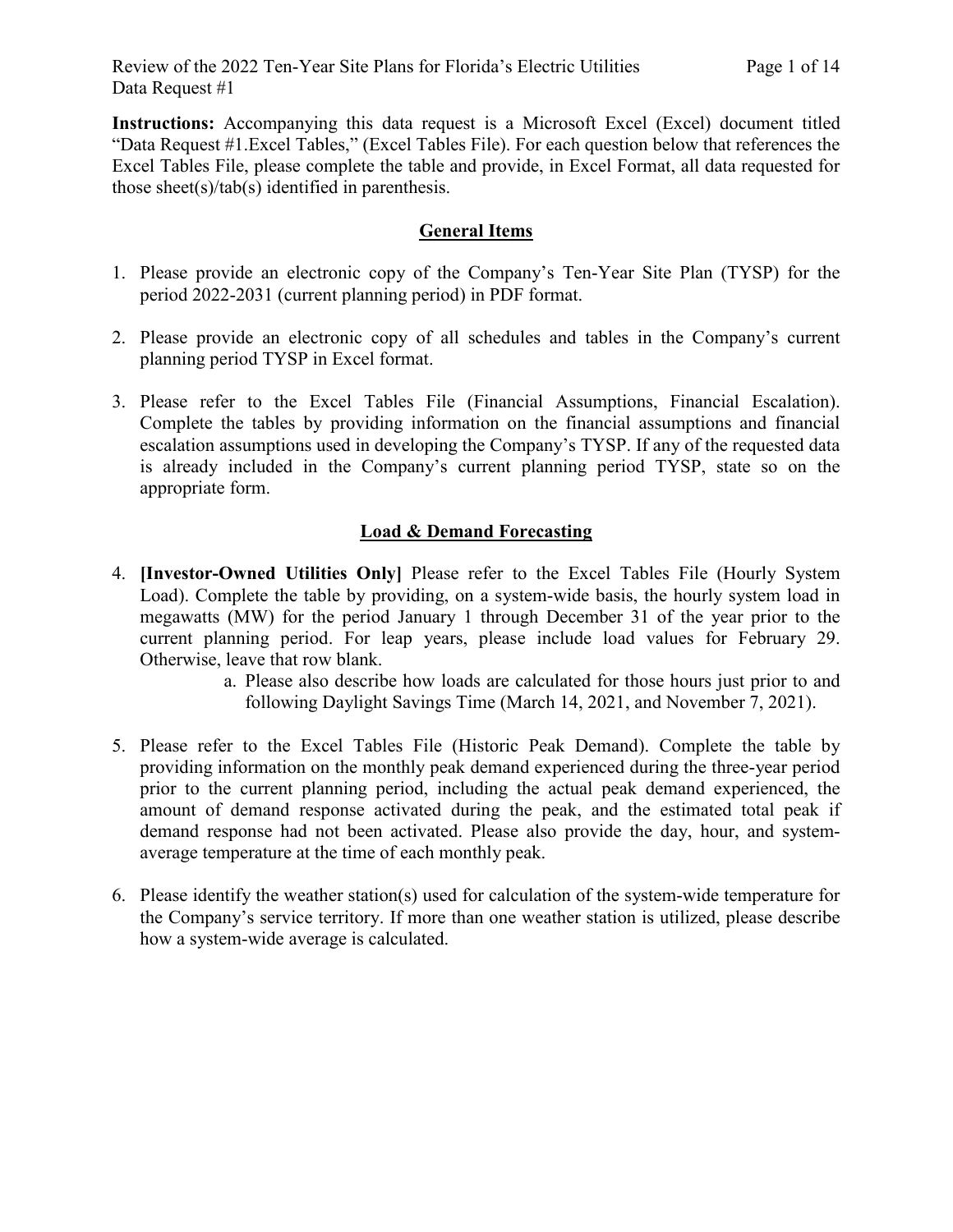- 7. Please explain, to the extent not addressed in the Company's current planning period TYSP, how the reported forecasts of the number of customers, demand, and total retail energy sales were developed. In your response, please include the following information:
	- Methodology.
	- Assumptions.
	- Data sources.
	- Third-party consultant(s) involved.
	- Anticipated forecast accuracy.
	- Any difference/improvement(s) made compared with those forecasts used in the Company's most recent prior TYSP.
- 8. Please identify all closed and open Florida Public Service Commission (FPSC) dockets and all non-docketed FPSC matters which were/are based on the same load forecast used in the Company's current planning period TYSP.
- 9. Please explain if your Company evaluates the accuracy of its forecasts of customer growth and annual retail energy sales presented in its past TYSPs by comparing the actual data for a given year to the data forecasted one, two, three, four, five, or six years prior.
	- a. If your response is affirmative, please explain the method used in your evaluation, and provide the corresponding results, including work papers, in Excel format for the analysis of each forecast presented in the TYSPs filed with the Commission during the 20-year period prior to the current planning period. If your Company limits its analysis to a period shorter than 20 years prior to the current planning period, please provide what analysis you have and a narrative explaining why your Company limits its analysis period.
	- b. If your response is negative, please explain why.
- 10. Please explain if your Company evaluates the accuracy of its forecasts of Summer/Winter Peak Energy Demand presented in its past TYSPs by comparing the actual data for a given year to the data forecasted one, two, three, four, five, or six years prior.
	- a. If your response is affirmative, please explain the method used in your evaluation, and provide the corresponding results, including work papers, in Excel format for the analysis of each forecast presented in the TYSPs filed with the Commission during the 20-year period prior to the current planning period. If your Company limits its analysis to a period shorter than 20 years prior to the current planning period, please provide what analysis you have and a narrative explaining why your Company limits its analysis period.
	- b. If your response is negative, please explain why.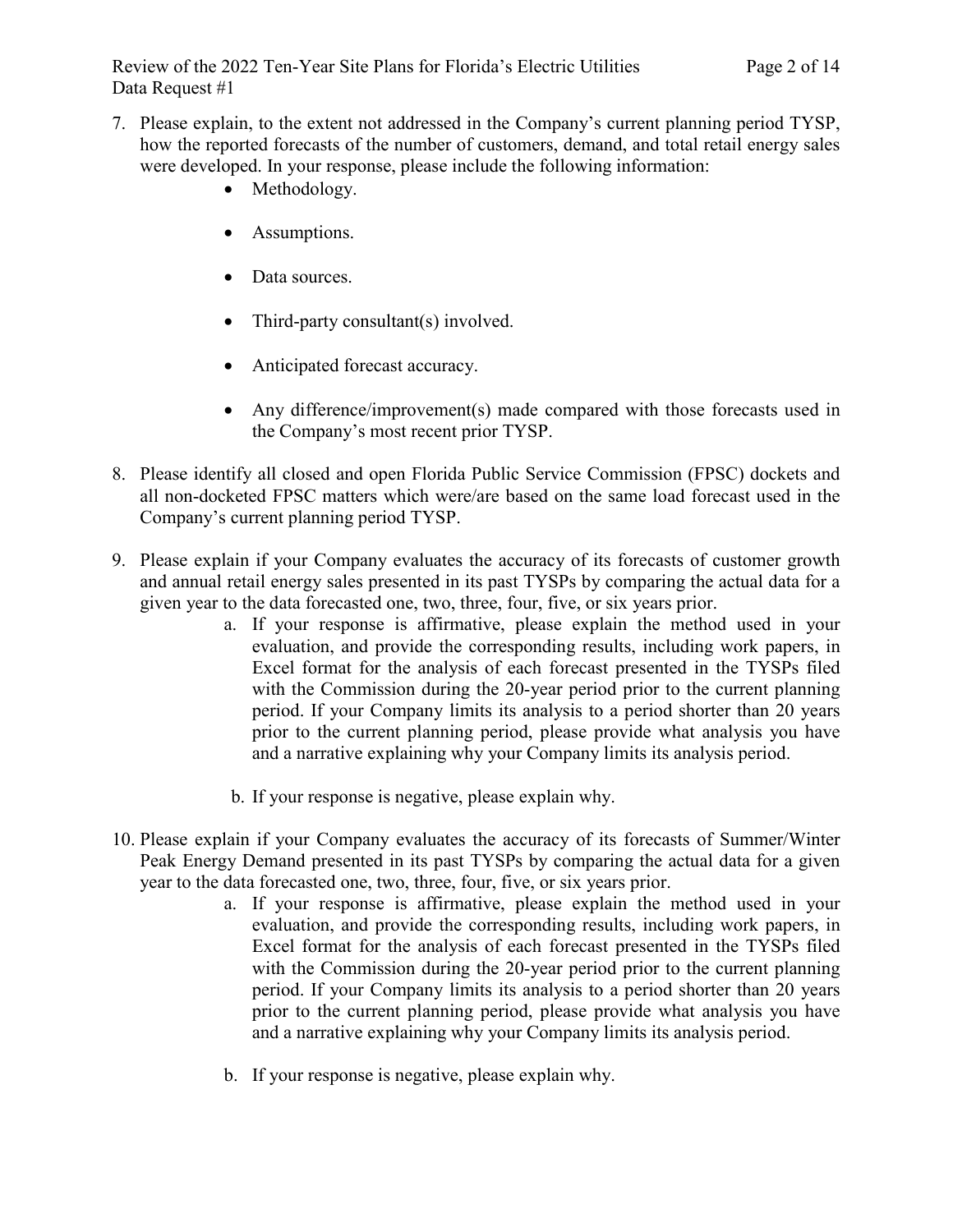11. Please explain any historic and forecasted trends in each of the following:

- a. Growth of customers, by customer type (residential, commercial, industrial) as well as Total Customers, and identify the major factors (historically, currently, and in the forecasted period) that contribute to the growth/decline of the trends.
- b. Average KWh consumption per customer, by customer type (residential, commercial, industrial), and identify the major factors (historically, currently, and in the forecasted period) that contribute to the growth/decline of the trends.
- c. Total Sales (GWh) to Ultimate Customers, identify the major factors (historically, currently, and in the forecasted period) that contribute to the growth/decline of the trends. Please include a detailed discussion of how the Company's demand management program(s) and conservation/energyefficiency program(s) impact the growth/decline of the trends.
- 12. Please explain any historic and forecasted trends in each of the following components of Summer/Winter Peak Demand:
	- a. Demand Reduction due to Conservation and Self Service, by customer type (residential, commercial, industrial) as well as Total Customers, and identify the major factors (historically, currently, and in the forecasted period) that contribute to the growth/decline in the trends.
	- b. Demand Reduction due to Demand Response, by customer type (residential, commercial, industrial), and identify the major factors (historically, currently, and in the forecasted period) that contribute to the growth/decline of the trends.
	- c. Total Demand, and identify the major factors (historically, currently, and in the forecasted period) that contribute to the growth/decline in the trends.
	- d. Net Firm Demand, by the sources of peak demand appearing in Schedule 3.1 and Schedule 3.2 of the current planning period TYSP, and identify the major factors (historically, currently, and in the forecasted period) that contribute to the growth/decline in the trends.
- 13. Please explain any anomalies caused by non-weather events with regard to annual historical data points for the period 10 years prior to the current planning period that have contributed to the following, respectively:
	- a. Summer Peak Demand.
	- b. Winter Peak Demand.
	- c. Annual Retail Energy Sales.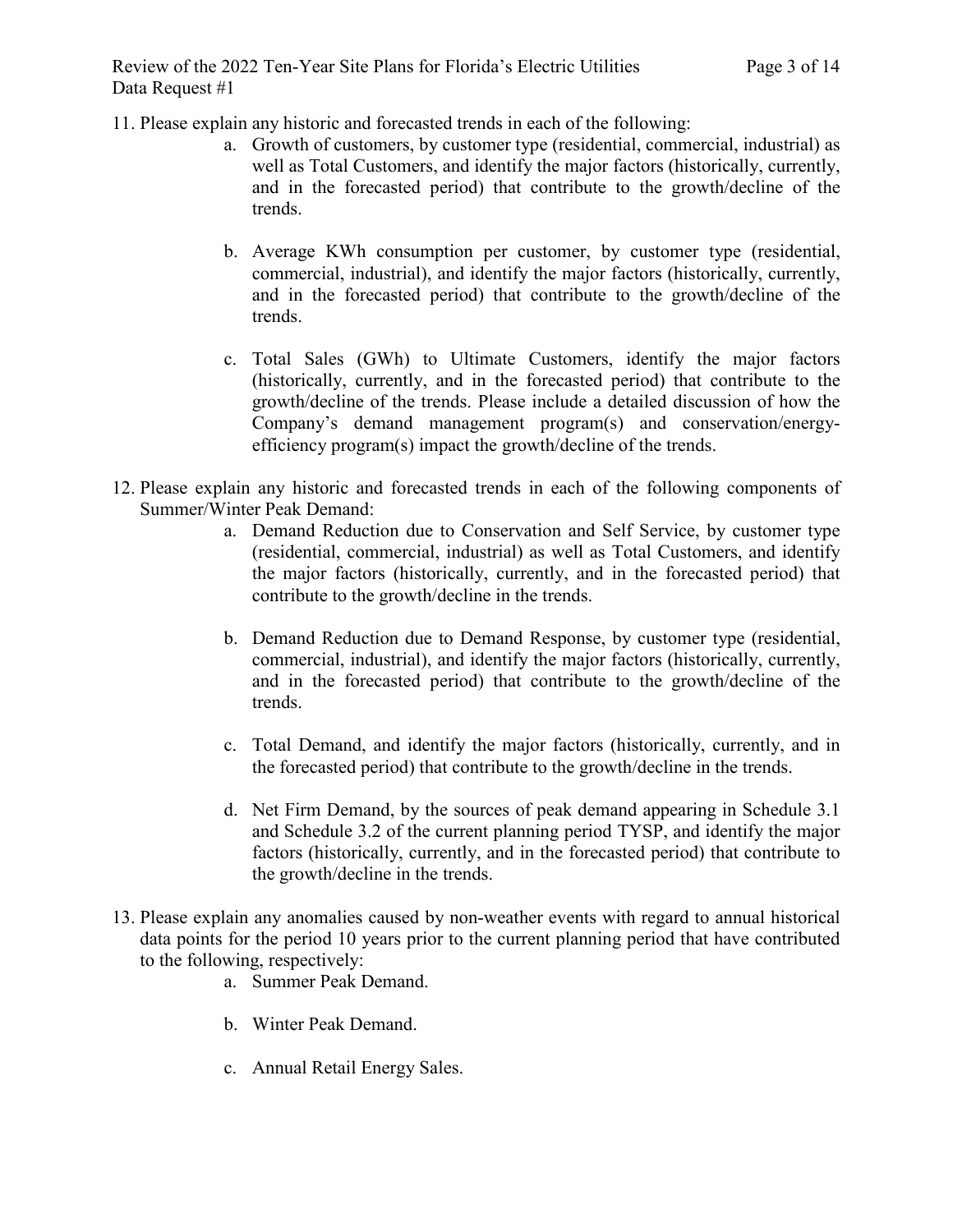- 14. Please provide responses to the following questions regarding the weather factors considered in the Company's retail energy sales and peak demand forecasts:
	- a. Please identify, with corresponding explanations, all the weather-related input variables that were used in the respective Retail Energy Sales, Winter Peak Demand, and Summer Peak Demand models.
	- b. Please specify the source(s) of the weather data used in the aforementioned forecasting models.
	- c. Please explain in detail the process/procedure/method, if any, the Company utilized to convert the raw weather data into the values of the model input variables.
	- d. Please specify with corresponding explanations:
	- e. How many years' historical weather data was used in developing each retail energy sales and peak demand model.
	- f. How many years' historical weather data was used in the process of these models' calibration and/or validation.
	- g. Please explain how the projected values of the input weather variables (that were used to forecast the future sales or demand outputs for each planning years 2022 – 2031) were derived/obtained for the respective retail sales and peak demand models.
- 15. **[Investor-Owned Utilities Only]** If not included in the Company's current planning period TYSP, please provide load forecast sensitivities (high band, low band) to account for the uncertainty inherent in the base case forecasts in the following TYSP schedules, as well as the methodology used to prepare each forecast:
	- a. Schedule 2.1 History and Forecast of Energy Consumption and Number of Customers by Customer Class.
	- b. Schedule 2.2 History and Forecast of Energy Consumption and Number of Customers by Customer Class.
	- c. Schedule 2.3 History and Forecast of Energy Consumption and Number of Customers by Customer Class.
	- d. Schedule 3.1 History and Forecast of Summer Peak Demand.
	- e. Schedule 3.2 History and Forecast of Winter Peak Demand.
	- f. Schedule 3.3 History and Forecast of Annual Net Energy for Load.
	- g. Schedule 4 Previous Year and 2-Year Forecast of Peak Demand and Net Energy for Load by Month.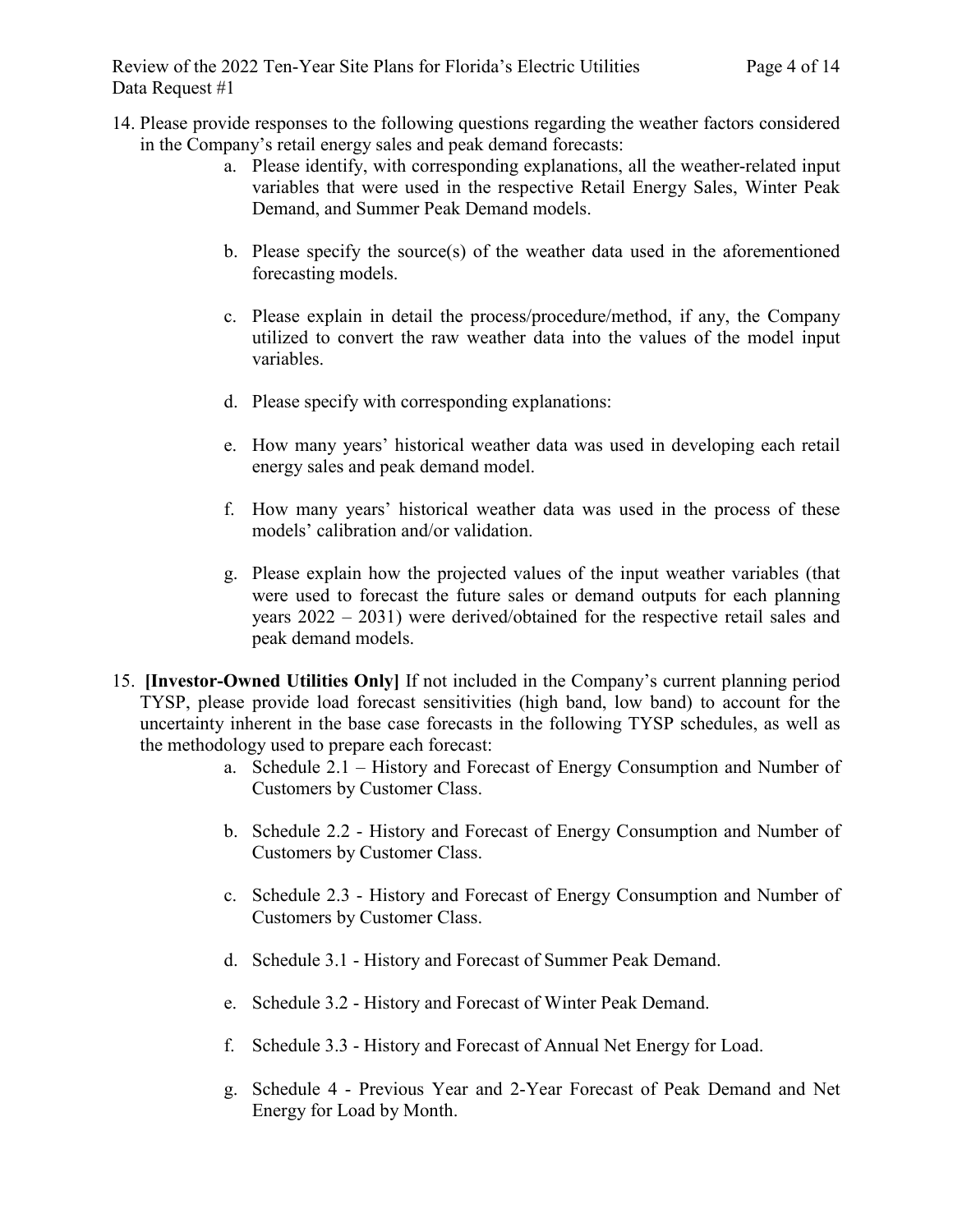- 16. Please provide responses to the following questions regarding the possible impacts of COVID-19 Pandemic (Pandemic) on the utility load forecast:
	- a. Please briefly summarize the impacts due to the Pandemic, if any, to the accuracy of the Company's respective forecast of annual retail energy sales and peak demands for 2020 and 2021.
	- b. Have any of your 2022 TYSP retail energy sales and peak demand forecasts incorporated the potential impacts of the Pandemic? Please explain your response.
- 17. Please address the following questions regarding the impact of all customer-owned/leased renewable generation (solar and otherwise) on the Utility's forecasts.
	- a. Please explain in detail how the Utility's load forecast accounts for the impact of customer owned/leased renewable generation (solar and otherwise).
	- b. Please provide the annual impact, if any, of customer-owned/leased renewable generation (solar and otherwise) on the Utility's retail demand and energy forecasts, by class and in total, for 2022 through 2031.
	- c. If the Utility maintains a forecast for the planning horizon (2022-2031) of the number of customers with customer-owned/leased renewable generation (solar and otherwise), by customer class, please provide.
- 18. Please discuss whether the Company included plug-in electric vehicle (PEV) loads in its demand and energy forecasts for its current planning period TYSP. If so, how were these impacts accounted for in the modeling and forecasting process?
- 19. Please discuss the methodology and the assumptions (or, if applicable, the source(s) of the data) used to estimate the number of PEVs operating in the Company's service territory and the methodology used to estimate the cumulative impact on system demand and energy consumption.
- 20. Please refer to the Excel Tables File (Electric Vehicle Charging). Complete the table by providing estimates of the requested information within the Company's service territory for the current planning period. Direct current fast charger (DCFC) PEV charging stations are those that require a service drop greater than 240 volts and/or use three-phase power.
- 21. Please describe any Company programs or tariffs currently offered to customers relating to PEVs, and describe whether any new or additional programs or tariffs relating to PEVs will be offered to customers within the current planning period.
	- a. Of these programs or tariffs, are any designed for or do they include educating customers on electricity as a transportation fuel?
	- b. Does the Company have any programs where customers can express their interest or expectations for electric vehicle infrastructure as provided for by the Utility, and if so, please describe in detail.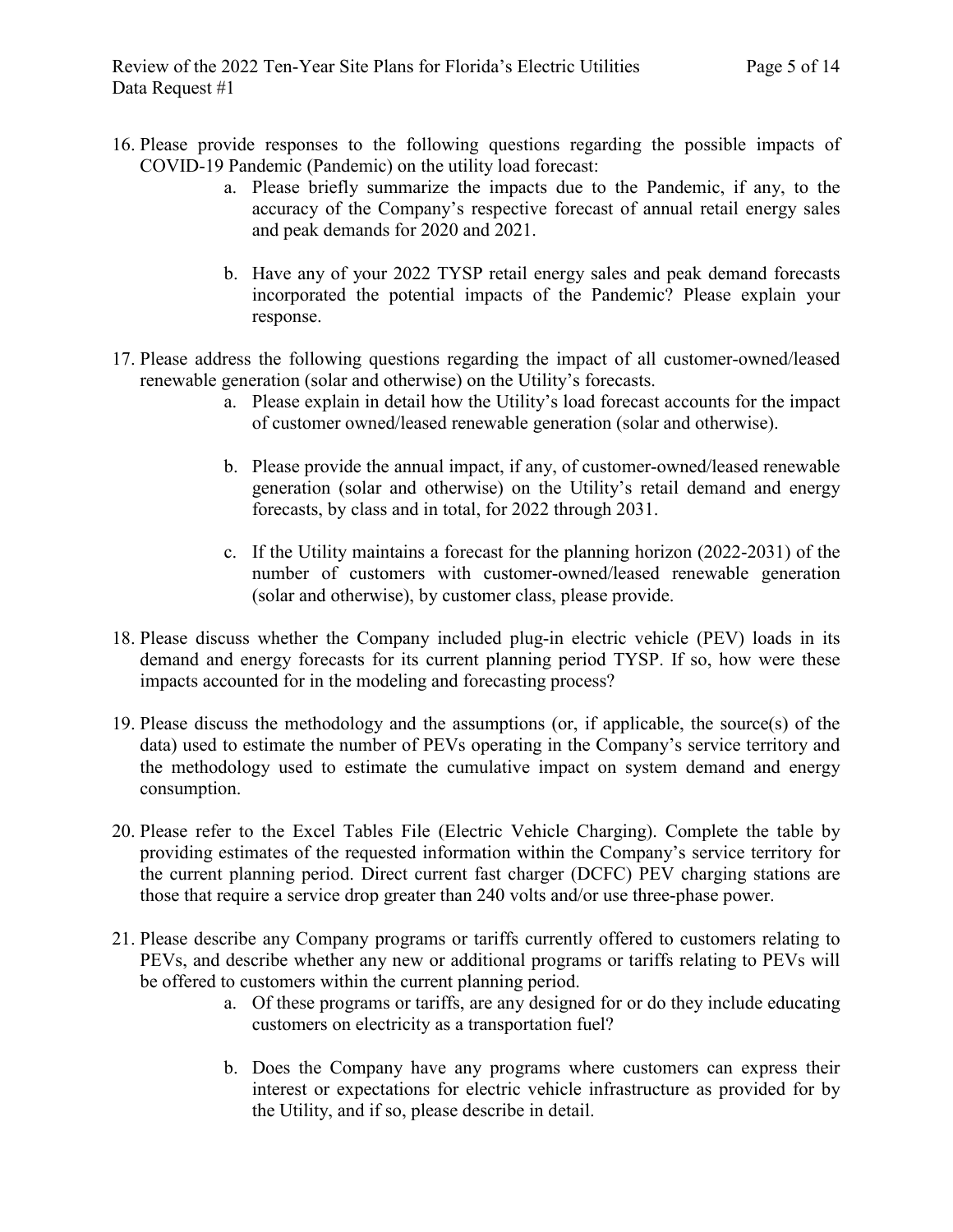- 22. Please describe how the Company monitors the installation of PEV public charging stations in its service area.
- 23. Please describe any instances since January 1 of the year prior to the current planning period in which upgrades to the distribution system were made where PEVs were a contributing factor.
- 24. Has the Company conducted or contracted any research to determine demographic and regional factors that influence the adoption of PEVs applicable to its service territory? If so, please describe in detail the methodology and findings.
- 25. What processes or technologies, if any, are in place that allow the Company to be notified when a customer has installed a PEV charging station in their home?
- 26. What are the major drivers of the Company's PEV growth?
- 27. Please describe if and how Section 339.287, Florida Statutes, (Electric Vehicle Charging Stations; Infrastructure Plan Development) has impacted the Company's projection of PEV growth and related demand and energy growth.
- 28. What has the Company learned about the impact of PEV ownership on the Company's actual and forecasted peak demand?
- 29. If applicable, please describe any key findings and metrics of the Company's EV pilot program(s) which reveal the PEV impact to the demand and energy requirements of the Company.
- 30. **[FEECA Utilities Only]** Please refer to the Excel Tables File (DR Participation). Complete the table by providing for each source of demand response annual customer participation information for 10 years prior to the current planning period. Please also provide a summary of all sources of demand response using the table.
- 31. **[FEECA Utilities Only]** Please refer to the Excel Tables File (DR Annual Use). Complete the table by providing for each source of demand response annual usage information for 10 years prior to the current planning period. Please also provide a summary of all demand response using the table.
- 32. **[FEECA Utilities Only]** Please refer to the Excel Tables File (DR Peak Activation). Complete the table by providing for each source of demand response annual seasonal peak activation information for 10 years prior to the current planning period. Please also provide a summary of all demand response using the table.
- 33. Please refer to the Excel Tables File (LOLP). Complete the table by providing the loss of load probability, reserve margin, and expected unserved energy for each year of the planning period.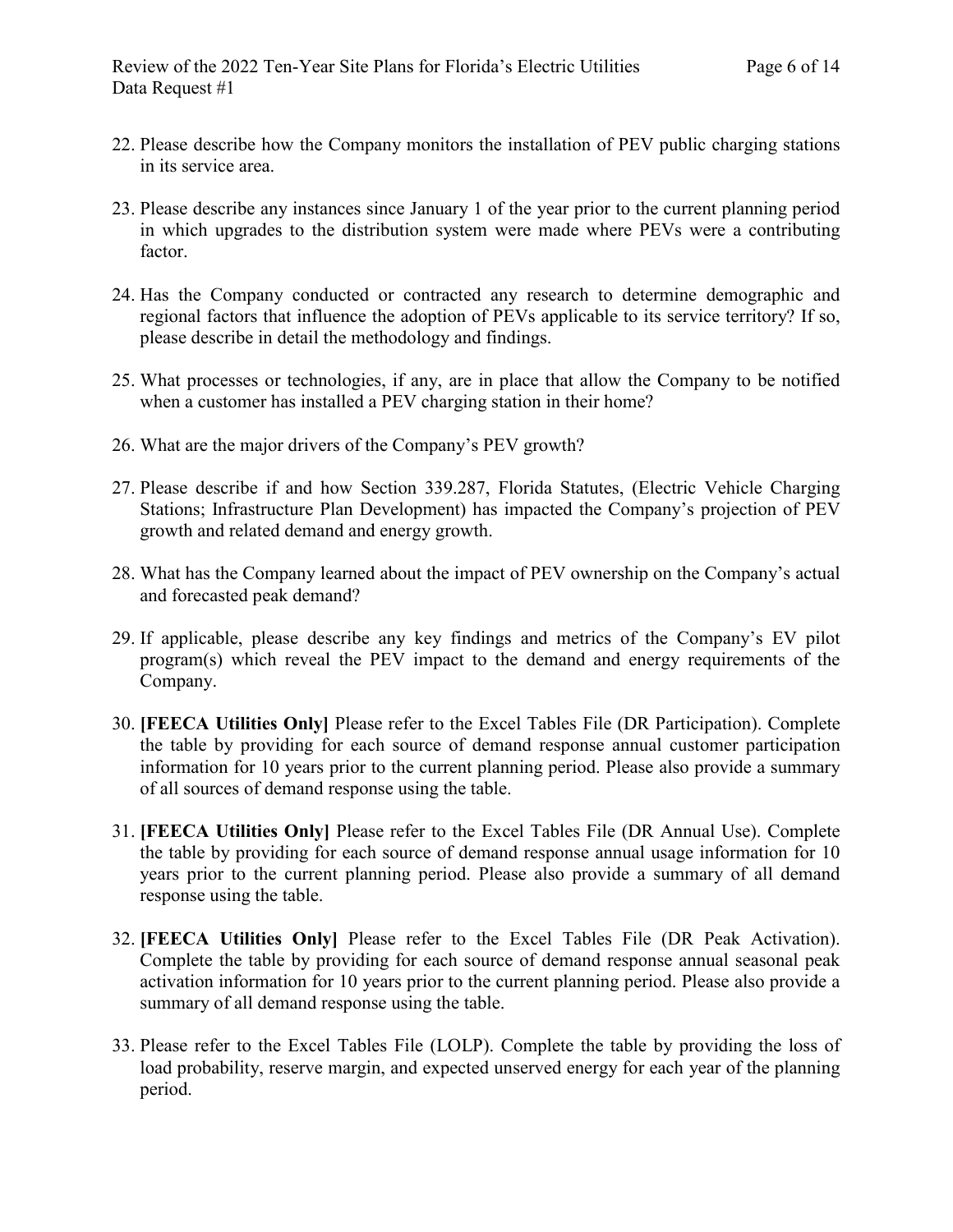#### **Generation & Transmission**

- 34. Please refer to the Excel Tables File (Unit Performance). Complete the table by providing information on each utility-owned generating resources' outage factors, availability factors, and average net operating heat rate (if applicable). For historical averages, use the past three years and for projected factors, use an average of the next ten-year period.
- 35. Please refer to the Excel Tables File (Utility Existing Traditional). Complete the table by providing information on each utility-owned traditional generation resource in service as of December 31 of the year prior to the current planning period. For multiple small (<250 kW per installation) distributed resources of the same type and fuel source, please include a single combined entry. For capacity factor, use the net capacity as a basis.
- 36. Please refer to the Excel Tables File (Utility Planned Traditional). Complete the table by providing information on each utility-owned traditional generation resource planned for inservice within the current planning period. For multiple small  $(\leq 250 \text{ kW})$  per installation) distributed resources of the same type and fuel source, please include a single combined entry. For projected capacity factor, use the net capacity as a basis.
	- a. For each planned utility-owned traditional generation resource in the table, provide a narrative response discussing the current status of the project.
- 37. Please refer to the Excel Tables File (Utility Existing Renewable). Complete the table by providing information on each utility-owned renewable generation resource in service as of December 31 of the year prior to the current planning period. For multiple small (<250 kW per installation) distributed resources of the same type and fuel source, please include a single combined entry. For capacity factor, use the net capacity as a basis.
- 38. Please refer to the Excel Tables File (Utility Planned Renewable). Complete the table by providing information on each utility-owned renewable generation resource planned for inservice within the current planning period. For multiple small  $(\leq 250 \text{ kW})$  per installation) distributed resources of the same type and fuel source, please include a single combined entry. For projected capacity factor, use the net capacity as a basis.
	- a. For each planned utility-owned renewable resource in the table, provide a narrative response discussing the current status of the project.
- 39. Please list and discuss any planned utility-owned renewable resources that have, within the past year, been cancelled, delayed, or reduced in scope. What was the primary reason for the changes? What, if any, were the secondary reasons?
- 40. Please refer to the Excel Tables File (Firm Purchases). Complete the table by providing information on the Utility's firm capacity and energy purchases.
- 41. Please refer to the Excel Tables File (PPA Existing Traditional). Complete the table by providing information on each purchased power agreement with a traditional generator still in effect by December 31 of the year prior to the current planning period pursuant to which energy was delivered to the Company during said year.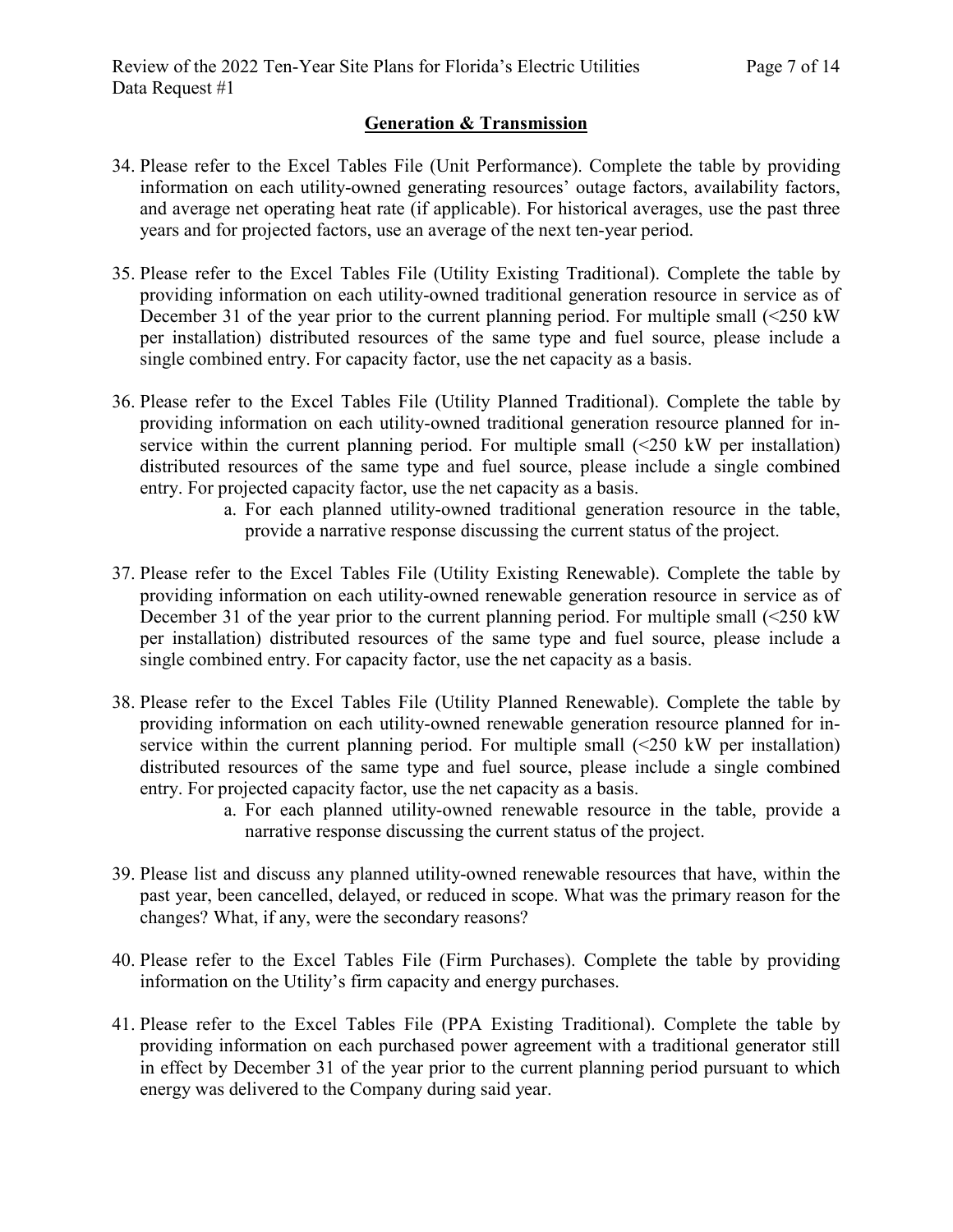- 42. Please refer to the Excel Tables File (PPA Planned Traditional). Complete the table by providing information on each purchased power agreement with a traditional generator pursuant to which energy will begin to be delivered to the Company during the current planning period.
	- a. For each purchased power agreement in the table, provide a narrative response discussing the current status of the project.
- 43. Please refer to the Excel Tables File (PPA Existing Renewable). Complete the table by providing information on each purchased power agreement with a renewable generator still in effect by December 31 of the year prior to the current planning period pursuant to which energy was delivered to the Company during said year.
- 44. Please refer to the Excel Tables File (PPA Planned Renewable). Complete the table by providing information on each purchased power agreement with a renewable generator pursuant to which energy will begin to be delivered to the Company during the current planning period.
	- a. For each purchased power agreement in the table, provide a narrative response discussing the current status of the project.
- 45. Please list and discuss any purchased power agreements with a renewable generator that have, within the past year, been cancelled, delayed, or reduced in scope. What was the primary reason for the change? What, if any, were the secondary reasons?
- 46. Please refer to the Excel Tables File (PSA Existing). Complete the table by providing information on each power sale agreement still in effect by December 31 of the year prior to the current planning period pursuant to which energy was delivered from the Company to a third-party during said year.
- 47. Please refer to the Excel Tables File (PSA Planned). Complete the table by providing information on each power sale agreement pursuant to which energy will begin to be delivered from the Company to a third-party during the current planning period.
	- a. For each power sale agreement in the table, provide a narrative response discussing the current status of the agreement.
- 48. Please list and discuss any long-term power sale agreements within the past year that were cancelled, expired, or modified.
- 49. Please refer to the Excel Tables File (Annual Renewable Generation). Complete the table by providing the actual and projected annual energy output of all renewable resources on the Company's system, by source, for the 11-year period beginning one year prior to the current planning period.
- 50. **[Investor-Owned Utilities Only]** Please refer to the Excel Tables File (Potential Solar Sites). Complete the table by providing information on all of the Company's plant sites that are potential candidates for utility-scale (>2 MW) solar installations.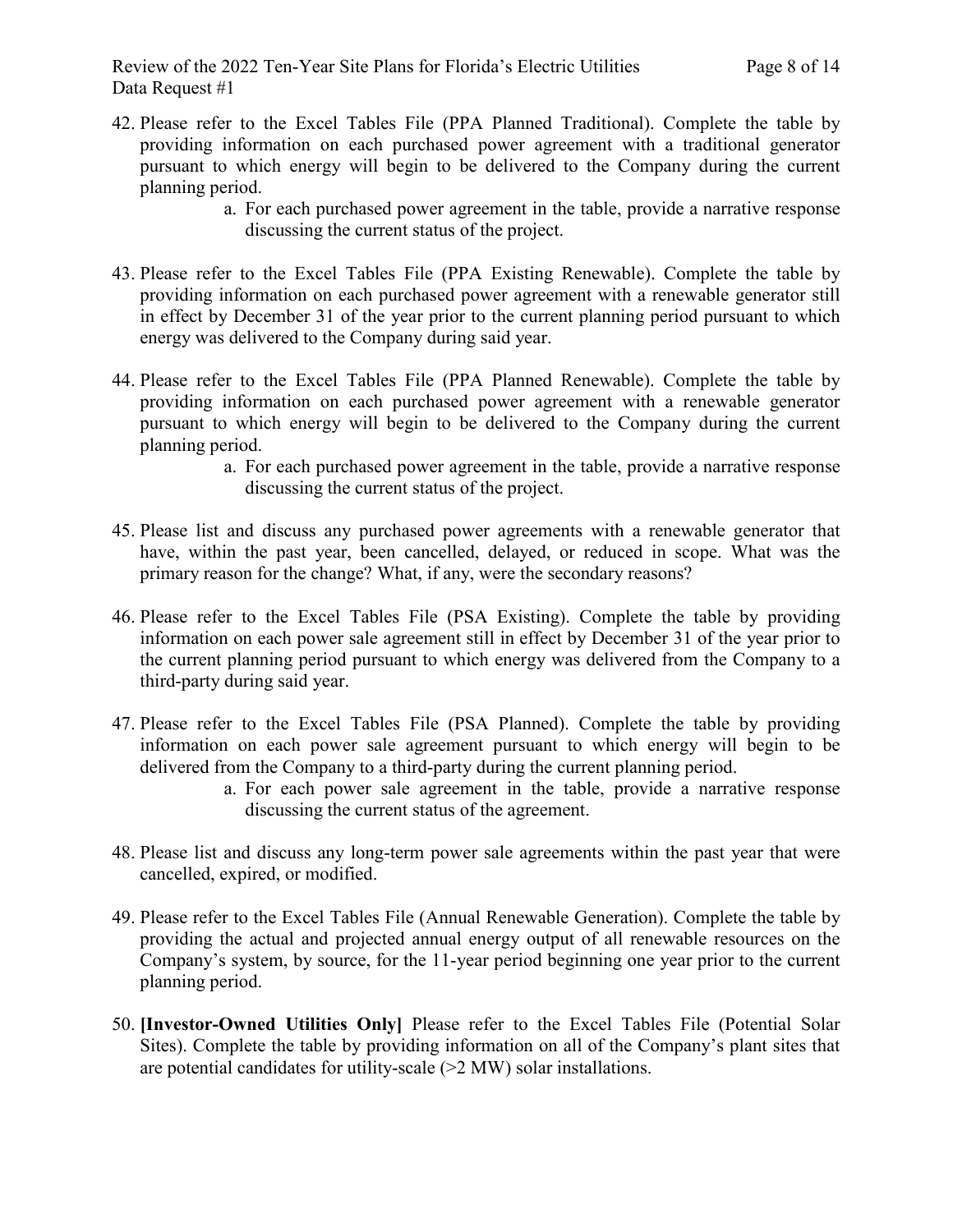- 51. Please describe any actions the Company engages in to encourage production of renewable energy within its service territory.
- 52. **[Investor-Owned Utilities Only]** Please discuss whether the Company has been approached by renewable energy generators during the year prior to the current planning period regarding constructing new renewable energy resources. If so, please provide the number and a description of the type of renewable generation represented.
- 53. Does the Company consider solar PV to contribute to one or both seasonal peaks for reliability purposes? If so, please provide the percentage contribution and explain how the Company developed the value.
- 54. Please identify whether a declining trend in costs of energy storage technologies has been observed by the Company.
- 55. Briefly discuss any progress in the development and commercialization of non-lithium battery storage technology the Company has observed in recent years.
- 56. Briefly discuss any considerations reviewed in determining the optimal positioning of energy storage technology in the Company's system (e.g., Closer to/further from sources of load, generation, or transmission/distribution capabilities).
- 57. Please explain whether ratepayers have expressed interest in energy storage technologies. If so, how have their interests been addressed?
- 58. Please refer to the Excel Tables File (Existing Energy Storage). Complete the table by providing information on all energy storage technologies that are currently either part of the Company's system portfolio or are part of a pilot program sponsored by the Company.
- 59. Please refer to the Excel Tables File (Planned Energy Storage). Complete the table by providing information on all energy storage technologies planned for in-service during the current planning period either as part of the Company's system portfolio or as part of a pilot program sponsored by the Company.
- 60. Please identify and describe the objectives and methodologies of all energy storage pilot programs currently running or in development with an anticipated launch date within the current planning period. If the Company is not currently participating in or developing energy storage pilot programs, has it considered doing so? If not, please explain.
	- a. Please discuss any pilot program results, addressing all anticipated benefits, risks, and operational limitations when such energy storage technology is applied on a utility scale  $(> 2$  MW) to provide for either firm or non-firm capacity and energy.
	- b. Please provide a brief assessment of how these benefits, risks, and operational limitations may change over the current planning period.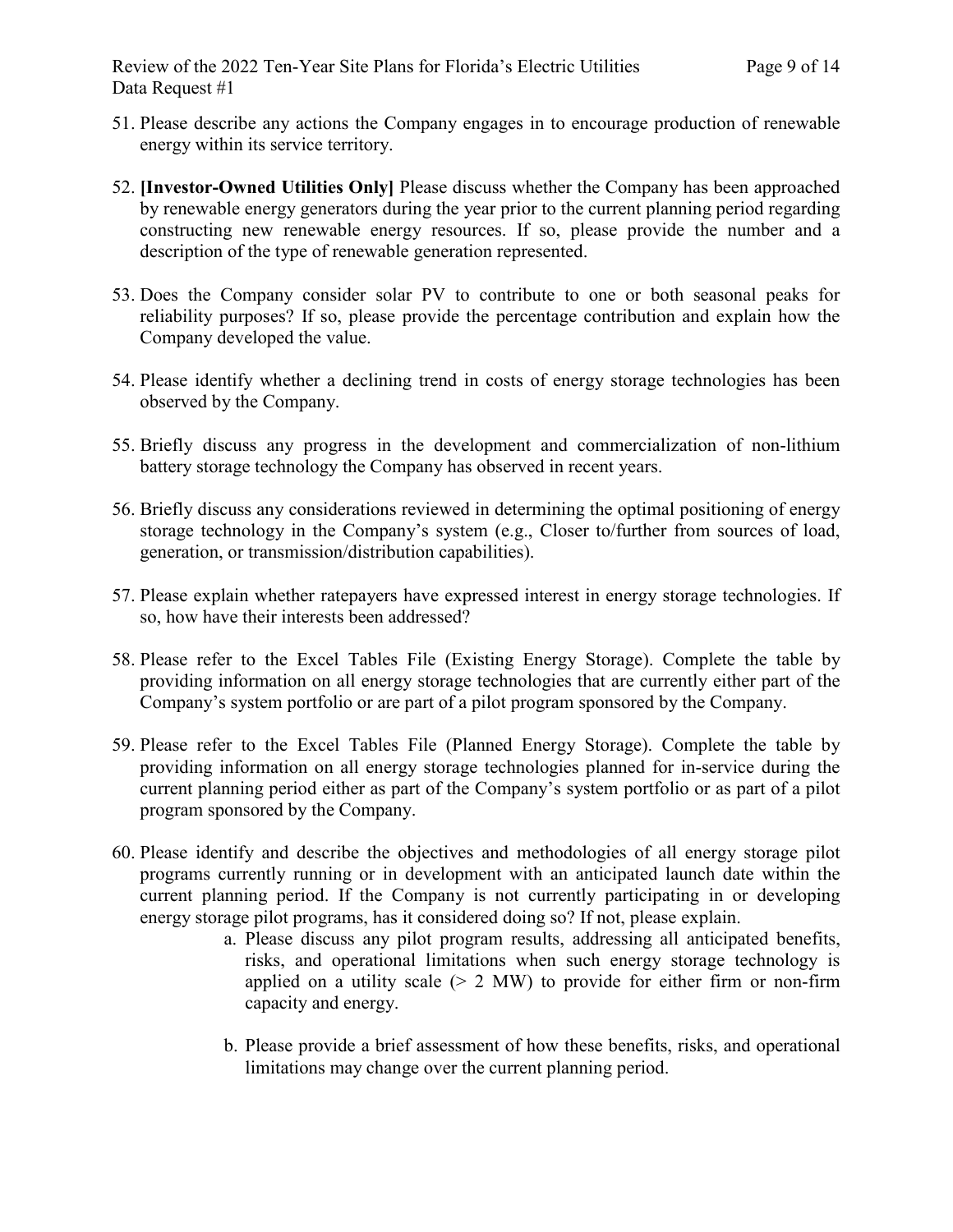Review of the 2022 Ten-Year Site Plans for Florida's Electric Utilities Page 10 of 14 Data Request #1

- c. Please identify and describe any plans to periodically update the Commission on the status of your energy storage pilot programs.
- 61. If the Company utilizes non-firm generation sources in its system portfolio, please detail whether it currently utilizes or has considered utilizing energy storage technologies to provide firm capacity from such generation sources. If not, please explain.
	- a. Based on the Company's operational experience, please discuss to what extent energy storage technologies can be used to provide firm capacity from nonfirm generation sources. As part of your response, please discuss any operational challenges faced and potential solutions to these challenges.
- 62. Please identify and describe any programs the Company offers that allows its customers to contribute towards the funding of specific renewable projects, such as community solar programs.
	- a. Please describe any such programs in development with an anticipated launch date within the current planning period.
- 63. Please identify and discuss the Company's role in the research and development of utility power technologies. As part of this response, please describe any plans to implement the results of research and development into the Company's system portfolio and discuss how any anticipated benefits will affect your customers.
- 64. **[Investor-Owned Utilities Only]** Please refer to the Excel Tables File (As-Available Energy Rate). Complete the table by providing, on a system-wide basis, the historical annual average as-available energy rate in the Company's service territory for the 10-year period prior to the current planning period. Also, provide the projected annual average as-available energy rate in the Company's service territory for the current planning period. If the Company uses multiple areas for as-available energy rates, please provide a system-average rate as well.
- 65. Please refer to the Excel Tables File (Planned PPSA Units). Complete the table by providing information on all planned traditional units with an in-service date within the current planning period. For each planned unit, provide the date of the Commission's Determination of Need and Power Plant Siting Act certification, if applicable.
- 66. For each of the planned generating units, both traditional and renewable, contained in the Company's current planning period TYSP, please discuss the "drop dead" date for a decision on whether or not to construct each unit. Provide a timeline for the construction of each unit, including regulatory approval, and final decision point.
- 67. Please refer to the Excel Tables File (Capacity Factors). Complete the table by providing the actual and projected capacity factors for each existing and planned unit on the Company's system for the 11-year period beginning one year prior to the current planning period.
- 68. **[Investor-Owned Utilities Only]** For each existing unit on the Company's system, please provide the planned retirement date. If the Company does not have a planned retirement date for a unit, please provide an estimated lifespan for units of that type and a non-binding estimate of the retirement date for the unit.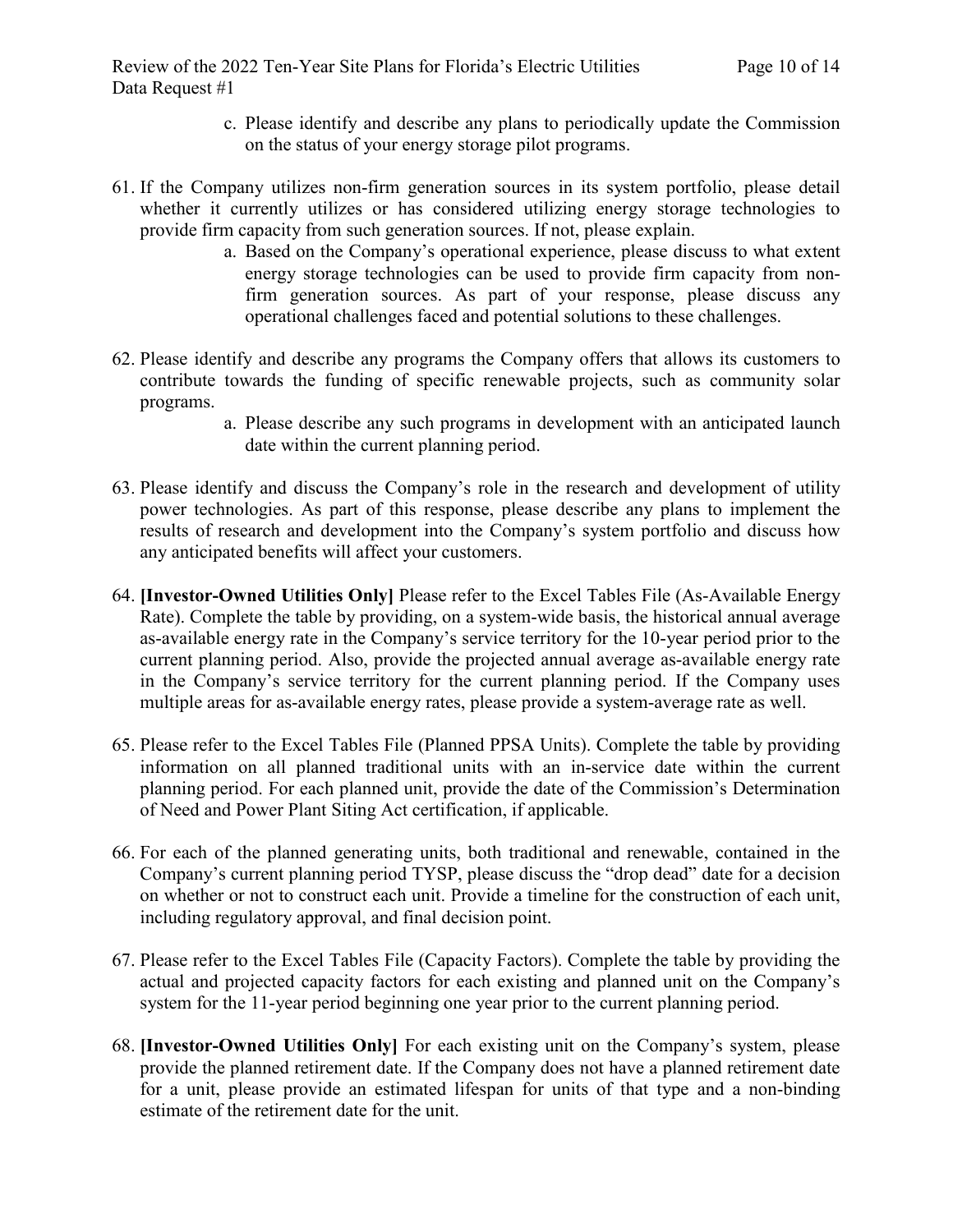- 69. Please refer to the Excel Tables File (Steam Unit CC Conversion). Complete the table by providing information on all of the Company's steam units that are potential candidates for repowering to operation as Combined Cycle units.
- 70. Please refer to the Excel Tables File (Steam Unit Fuel Switching). Complete the table by providing information on all of the Company's steam units that are potential candidates for fuel-switching.
- 71. Please refer to the Excel Tables File (Transmission Lines). Complete the table by providing a list of all proposed transmission lines for the current planning period that require certification under the Transmission Line Siting Act. Please also include in the table transmission lines that have already been approved, but are not yet in-service.

#### **Environmental**

- 72. Please explain if the Company assumes carbon dioxide  $(CO<sub>2</sub>)$  compliance costs in the resource planning process used to generate the resource plan presented in the Company's current planning period TYSP. If the response is affirmative, answer the following questions:
	- a. Please identify the year during the current planning period in which  $CO<sub>2</sub>$ compliance costs are first assumed to have a non-zero value.
	- b. **[Investor-Owned Utilities Only]** Please explain if the exclusion of  $CO<sub>2</sub>$ compliance costs would result in a different resource plan than that presented in the Company's current planning period TYSP.
	- c. **[Investor-Owned Utilities Only]** Please provide a revised resource plan assuming no CO<sub>2</sub> compliance costs.
- 73. Provide a narrative explaining the impact of any existing environmental regulations relating to air emissions and water quality or waste issues on the Company's system during the previous year. As part of your narrative, please discuss the potential for existing environmental regulations to impact unit dispatch, curtailments, or retirements during the current planning period.
- 74. For the U.S. EPA's Standards of Performance for Greenhouse Gas Emissions for New Stationary Sources: Electric Utility Generating Units Rule:
	- a. Will your Company be materially affected by the rule?
	- b. What compliance strategy does the Company anticipate employing for the rule?
	- c. If the strategy has not been completed, what is the Company's timeline for completing the compliance strategy?
	- d. Will there be any regulatory approvals needed for implementing this compliance strategy? How will this affect the timeline?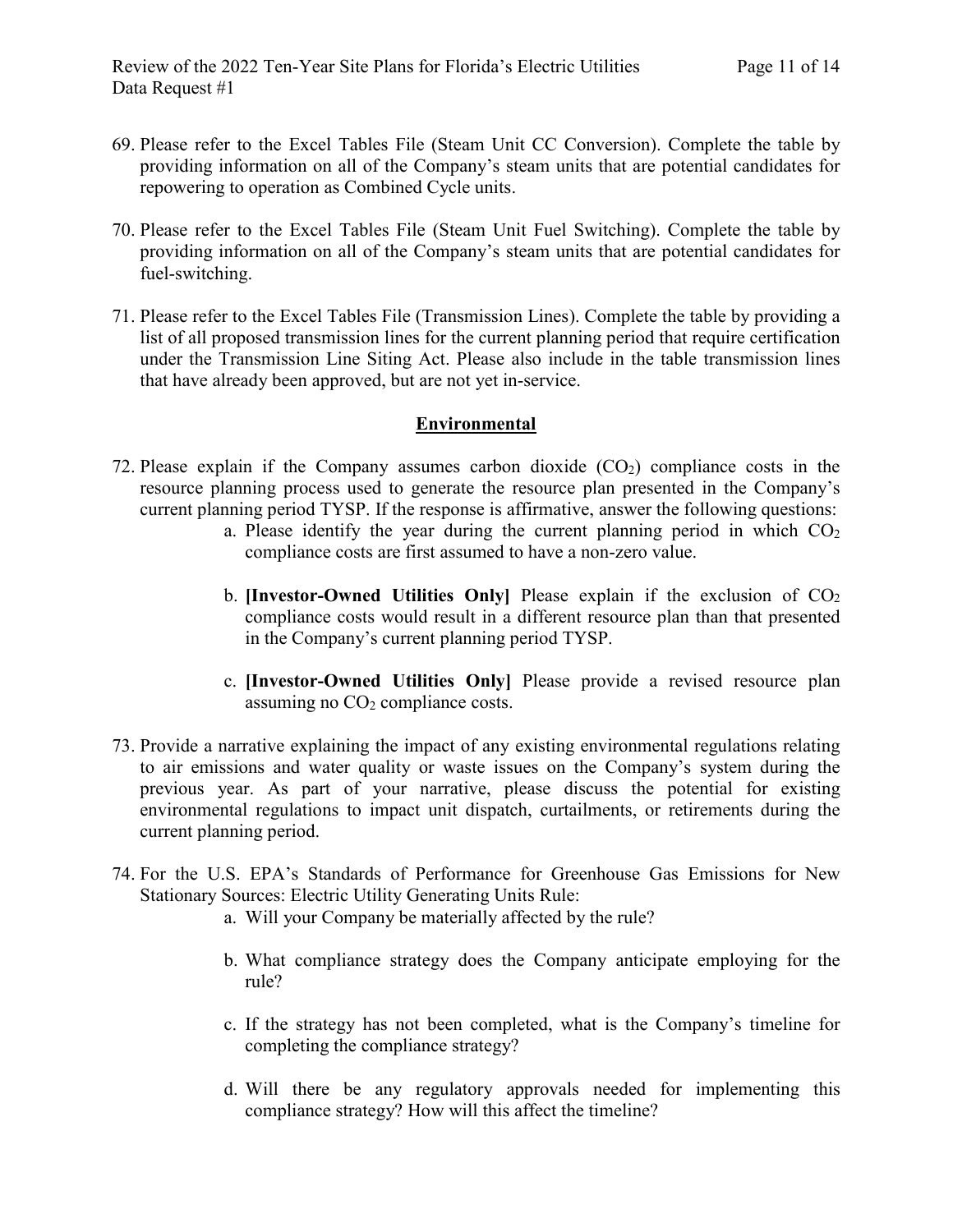- e. Does the Company anticipate asking for cost recovery for any expenses related to this rule? Refer to the Excel Tables File (Emissions Cost). Complete the table by providing information on the costs for the current planning period.
- f. If the answer to any of the above questions is not available, please explain why.
- 75. Explain any expected reliability impacts resulting from each of the EPA rules listed below. As part of your explanation, please discuss the impacts of transmission constraints and changes to units not modified by the rule that may be required to maintain reliability.
	- a. Mercury and Air Toxics Standards (MATS) Rule.
	- b. Cross-State Air Pollution Rule (CSAPR).
	- c. Cooling Water Intake Structures (CWIS) Rule.
	- d. Coal Combustion Residuals (CCR) Rule.
	- e. Standards of Performance for Greenhouse Gas Emissions for New Stationary Sources: Electric Utility Generating Units.
	- f. Affordable Clean Energy Rule or its replacement.
	- g. Effluent Limitations Guidelines and Standards (ELGS) from the Steam Electric Power Generating Point Source Category.
- 76. Please refer to the Excel Tables File (EPA Operational Effects). Complete the table by identifying, for each unit affected by one or more of EPA's rules, what the impact is for each rule, including; unit retirement, curtailment, installation of additional emissions controls, fuel switching, or other impacts identified by the Company.
- 77. Please refer to the Excel Tables File (EPA Cost Effects). Complete the table by identifying, for each unit impacted by one or more of the EPA's rules, what the estimated cost is for implementing each rule over the course of the planning period.
- 78. Please refer to the Excel Tables File (EPA Unit Availability). Complete the table by identifying, for each unit impacted by one or more of EPA's rules, when and for what duration units would be required to be offline due to retirements, curtailments, installation of additional controls, or additional maintenance related to emission controls. Include important dates relating to each rule.
- 79. If applicable, identify any currently approved costs for environmental compliance investments made by your Company, including but not limited to renewable energy or energy efficiency measures, which would mitigate the need for future investments to comply with recently finalized or proposed EPA regulations. Briefly describe the nature of these investments and identify which rule(s) they are intended to address.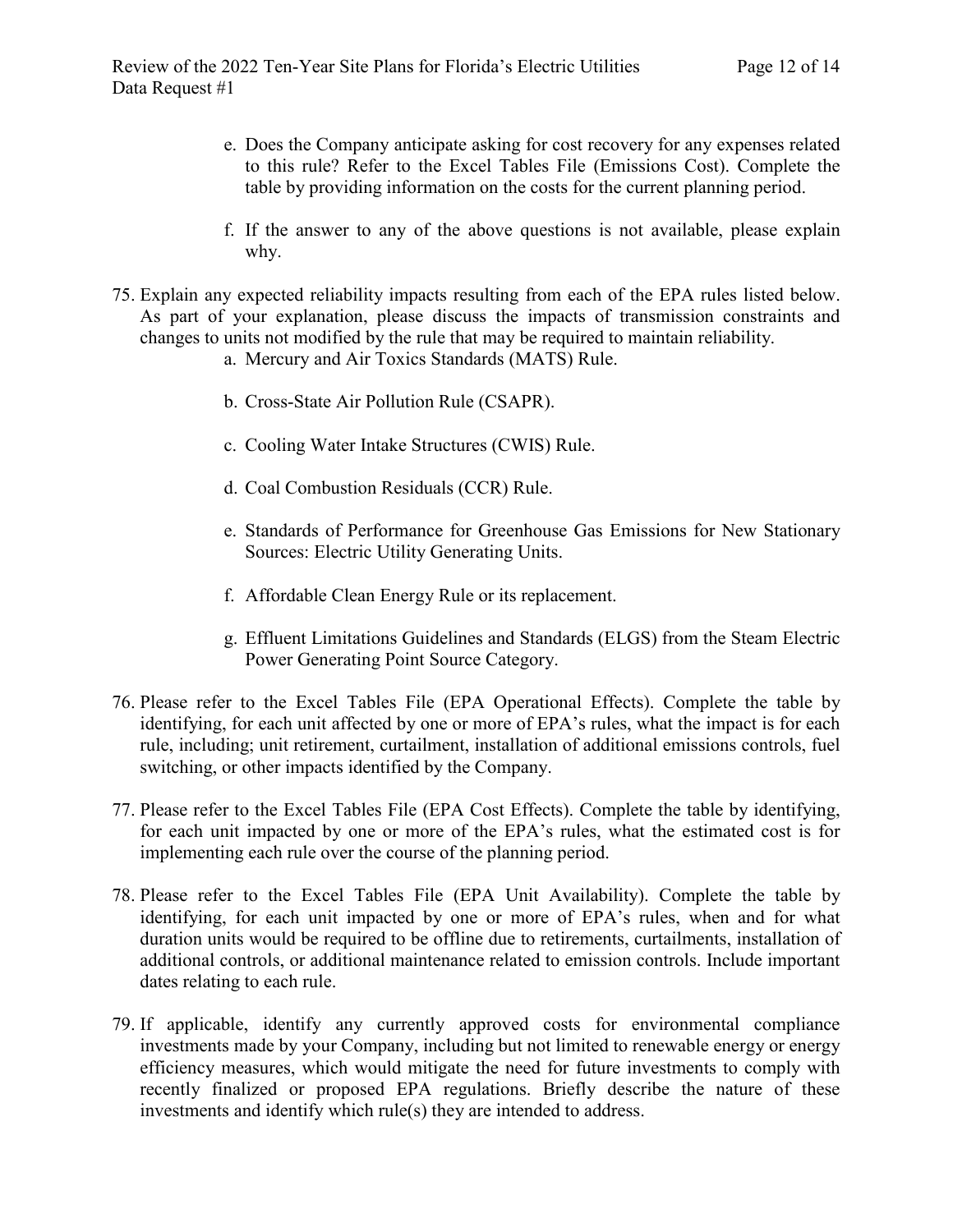### **Fuel Supply & Transportation**

- 80. Please refer to the Excel Tables File (Fuel Usage & Price). Complete the table by providing, on a system-wide basis, the actual annual fuel usage (in GWh) and average fuel price (in nominal \$/MMBTU) for each fuel type utilized by the Company in the 10-year period prior to the current planning period. Also, provide the forecasted annual fuel usage (in GWh) and forecasted annual average fuel price (in nominal \$/MMBTU) for each fuel type forecasted to be used by the Company in the current planning period.
- 81. Please discuss how the Company compares its fuel price forecasts to recognized, authoritative independent forecasts.
- 82. Please identify and discuss expected industry trends and factors for each fuel type listed below that may affect the Company during the current planning period.
	- a. Coal
	- b. Natural Gas
	- c. Nuclear
	- d. Fuel Oil
	- e. Other (please specify each, if any)
- 83. Please provide a comparison of the Utility's 2021 fuel price forecast and the actual 2021 delivered fuel prices.
- 84. Please explain any notable changes in the Utility's forecast of fuel prices used to prepare the Utility's 2022 TYSP compared to the fuel process used to prepare the Utility's 2021 TYSP.
- 85. Please identify and discuss steps that the Company has taken to ensure natural gas supply availability and transportation over the current planning period.
- 86. Please identify and discuss any existing or planned natural gas pipeline expansion project(s), including new pipelines and those occurring or planned to occur outside of Florida that would affect the Company during the current planning period.
- 87. Please identify and discuss expected liquefied natural gas (LNG) industry factors and trends that will impact the Company, including the potential impact on the price and availability of natural gas, during the current planning period.
- 88. Please identify and discuss the Company's plans for the use of firm natural gas storage during the current planning period.
- 89. Please identify and discuss expected coal transportation industry trends and factors, for transportation by both rail and water that will impact the Company during the current